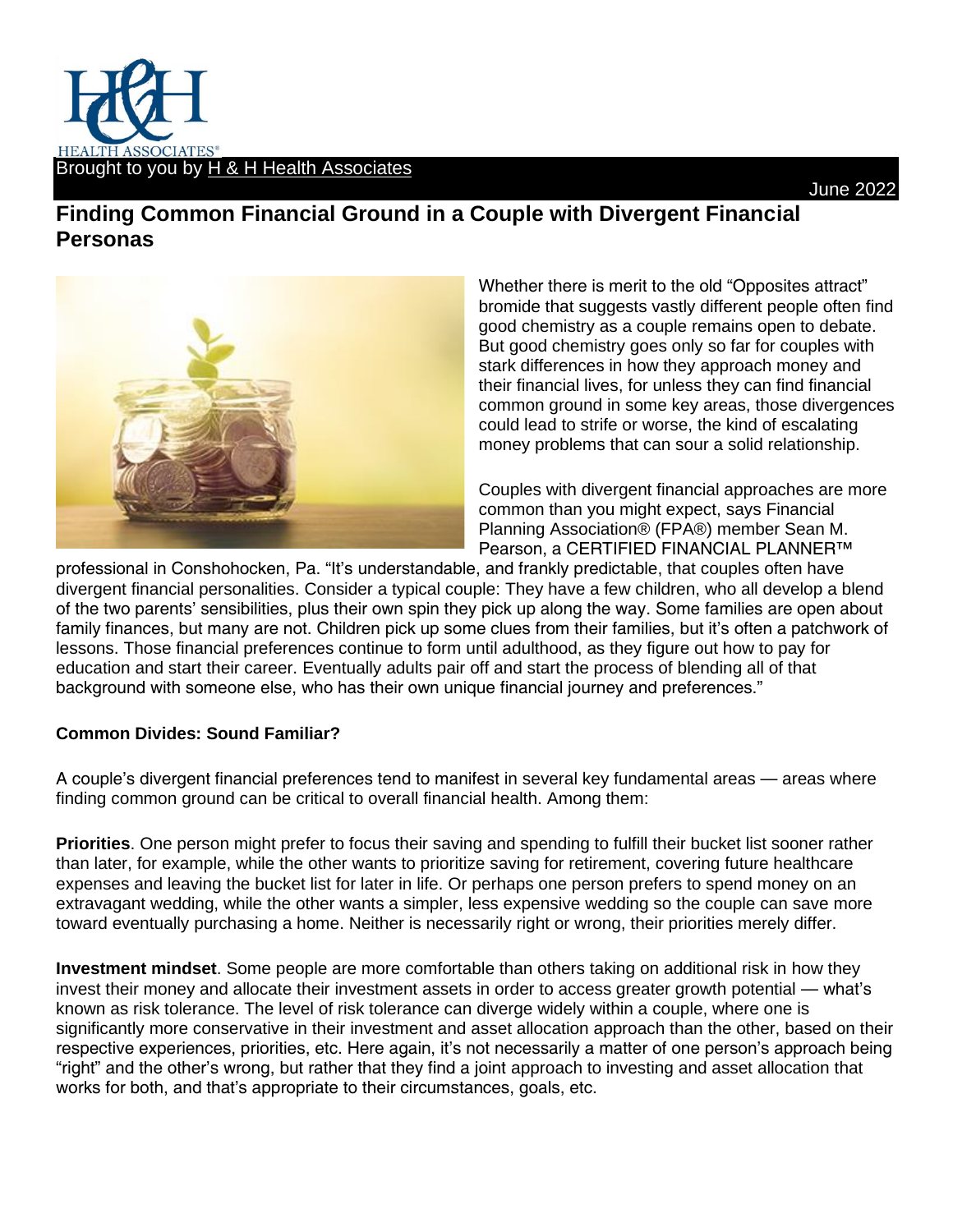**Spender vs. saver**. It's a cliché that rings true for many couples: one person takes a live-for-today (and some might say reckless) approach with their money, spending most of what they earn from week to week and month to month, while the other prefers to set aside a portion of what they earn to fulfill longer-term goals like saving for a major purchase or expense (home, car, college education, etc.) or building a nest egg for retirement.

**Debt**. Some people are accustomed to, and comfortable with, carrying large credit card balances from month to month. Others are adamant about paying their entire credit card balance each month. A person's record for paying down (or failing to pay down) debt in a timely fashion impacts his or her credit score, which in turn affects a couple's ability to jointly obtain a line of credit or loan, as well as the terms tied to that line of credit or loan.

**Following a budget/spending plan**. Keeping a detailed accounting of household income and expenses, and following a formal household budget or spending plan, appeals to some people for the financial structure it provides. Others choose to manage their money more informally.

**Division of financial duties**. "In many cases, one person makes almost all a couple's financial decisions," observes FPA member Rand K. Spero, CFP®, who heads Street Smart Financial in Lexington, Mass. "A majority of people don't view [handling household finances and money decisions] as a fifty-fifty proposition." When those duties fall mainly on one person, and the couple's lines of communication about their finances aren't open, the other person can end up largely in the dark about their financial situation.

When (or whether) to retire. One person may be ready to retire sooner than their partner. Or, one person may plan to retire at some point while the other intends to keep working indefinitely.

## **Finding Common Ground**

Chances are, you and your partner diverge in at least one, and perhaps several of these areas. If that's the case, it's time to seek some common ground, before your differences become divisive or destructive to your relationship and to your financial well-being. Here are some suggestions from personal finance experts from FPA to help you bridge the divide.

- **Share your goals** and priorities with one another and look for areas where they agree. "Some financial items are must-haves, and others fall into the nice-to-have category," notes Pearson. "Once each person has their priorities, they can start the process of deciding how to merge the effort to get to each goal, and which [goal] should come first." The sooner a couple holds these conversations, the better, adds Spero. "You may realize you have more in common than you thought. And once you find agreement on goals, then you can start to outline steps to reach them." Also remember the ultimate goal as a couple is to be happy in your relationship and healthy financially. The two often go hand in hand.
- **Be open-minded**, non-judgy and willing to compromise with one another. These are nuanced, often complex and sometimes emotionally charged issues for which there usually is no clear playbook. Your challenge is to find a financial pathway that works for you, your partner and your unique circumstances. The more you can communicate about the issues without letting emotion get the best of you, the better chance you have of finding the right pathway.
- **Give one another some breathing room**. That means "honoring one another's differing approaches to money," says Spero, and not nitpicking each other about the minor things, so you can focus on finding common ground with more pressing issues. "Figure out areas where it's okay to be different. Allow one another to stake out some territory for yourselves, and don't sweat the smaller stuff, because it can distract you from what's really important."